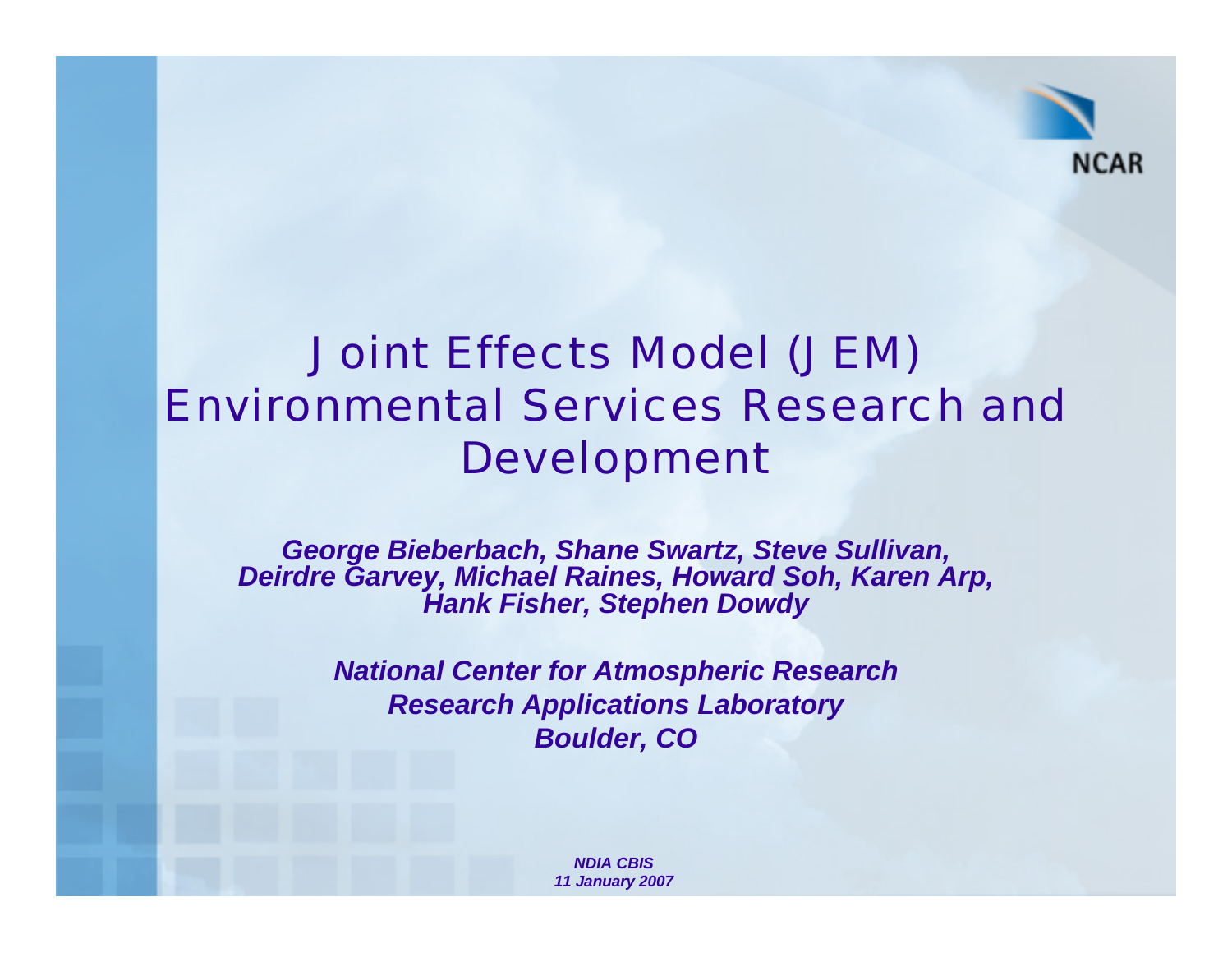### Project Background



- **What: NCAR/RAL providing Environmental Research and Development (R&D) support to JEM program via DTRA/JSTO.**
- **Why: Transition R&D technologies and datasets, produced through DTRA/JSTO Weather Services R&D Project, into JEM system. Particular objectives include:**
	- 1. Assist with integration of DTRA Next Generation Meteorological Data Server (MDS) Application Programming Interface (API) into JEM.

Assist JSTO and JEM program manager with Testing & Evaluation / Verification & Validation of JEM with meteorological data from the MDS.

2. Upgrade and and incorporate new environmental datasets.

Assist JSTO with quality assurance of all environmental data and tools in JEM.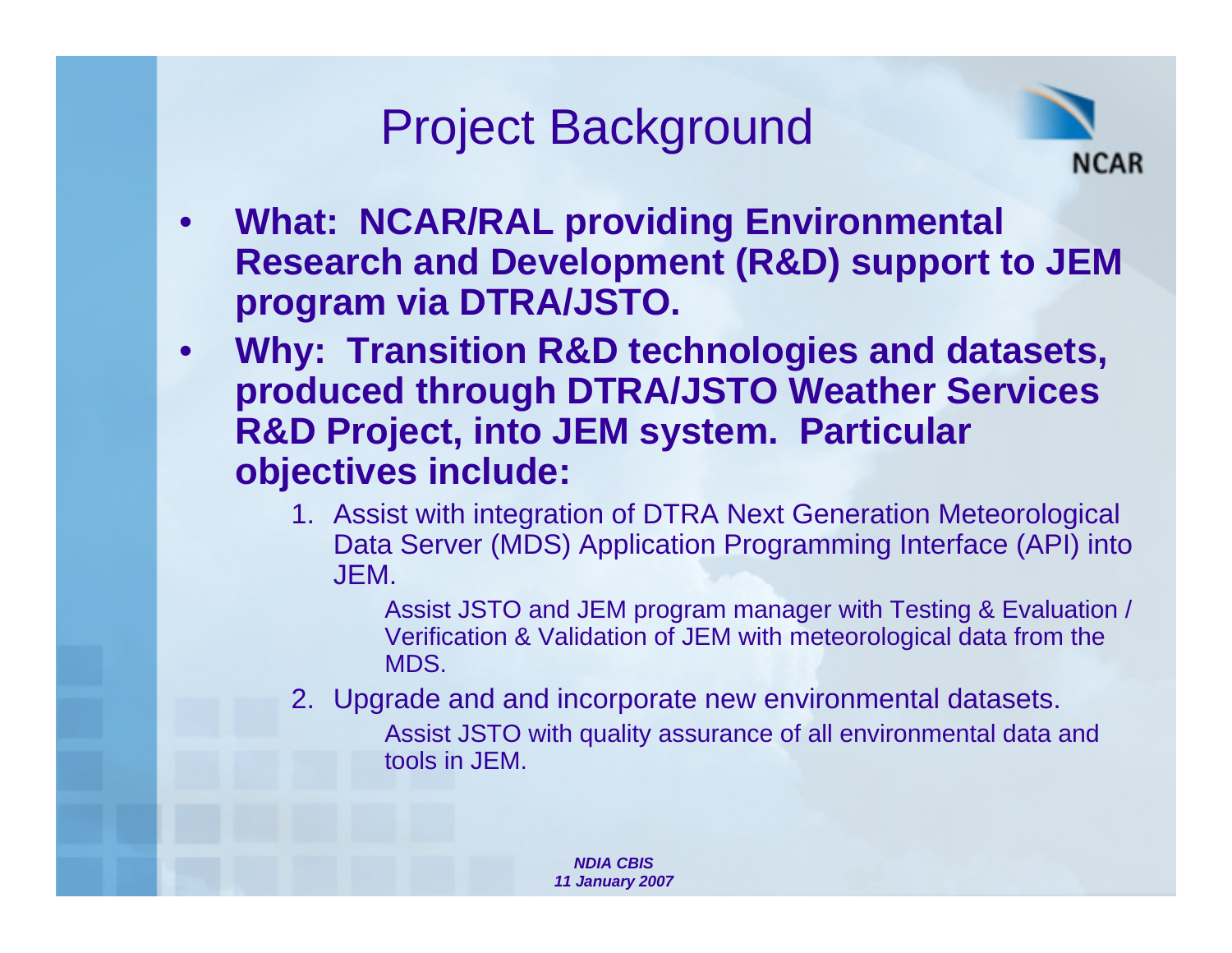

# Project Objective #1 DTRA Next Generation Meteorological Data Server (MDS) Integration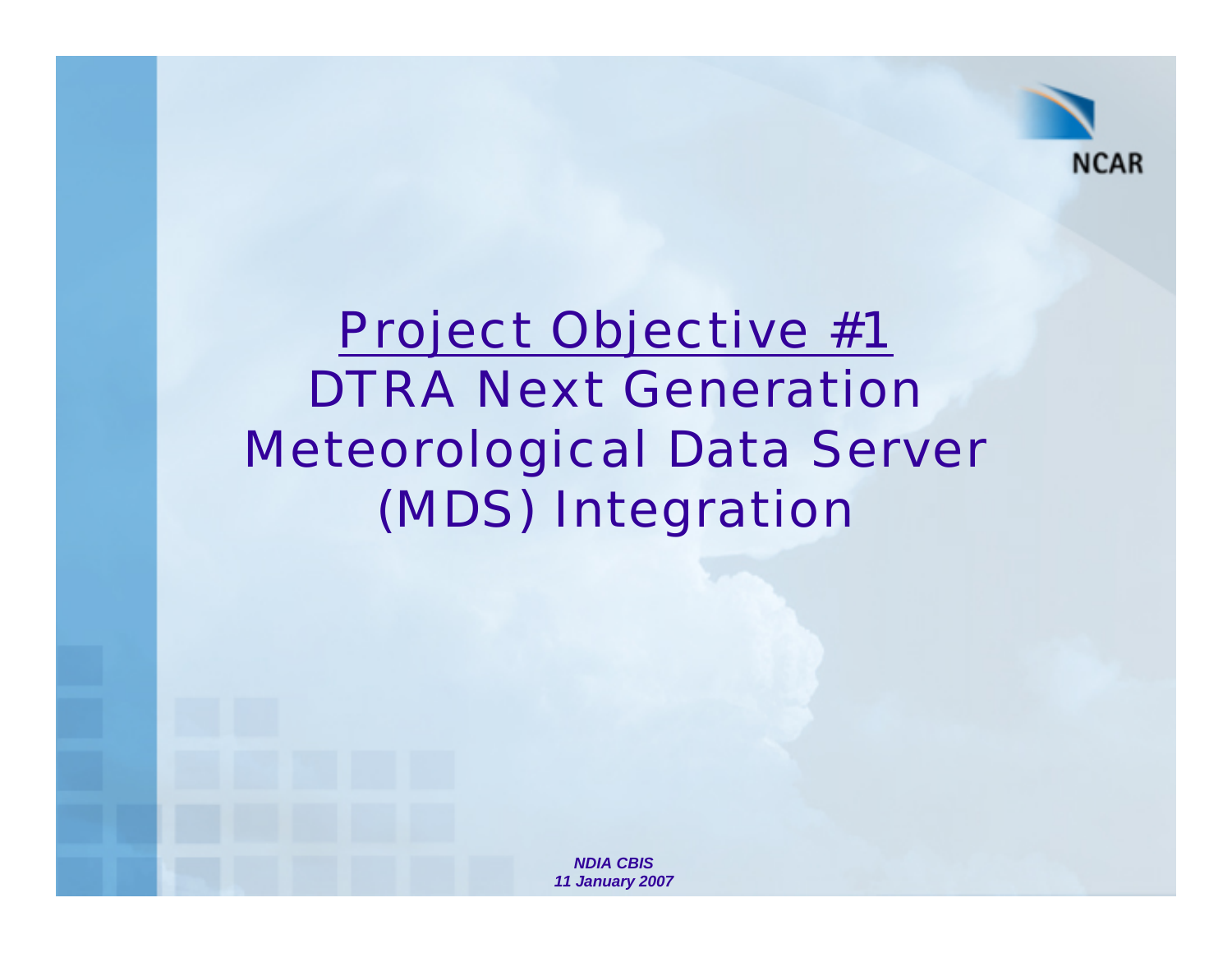## Legacy MDS Requirements



- Provide simplified access to real time meteorological forecast model and observational datasets from a variety of sources for HPAC.
- Minimize bandwidth requirements for requested/retrieved datasets through spatial and temporal domain sub setting.
- Reformat data sources into HPAC specific weather formats.

All in all, these requirements have been met....BUT....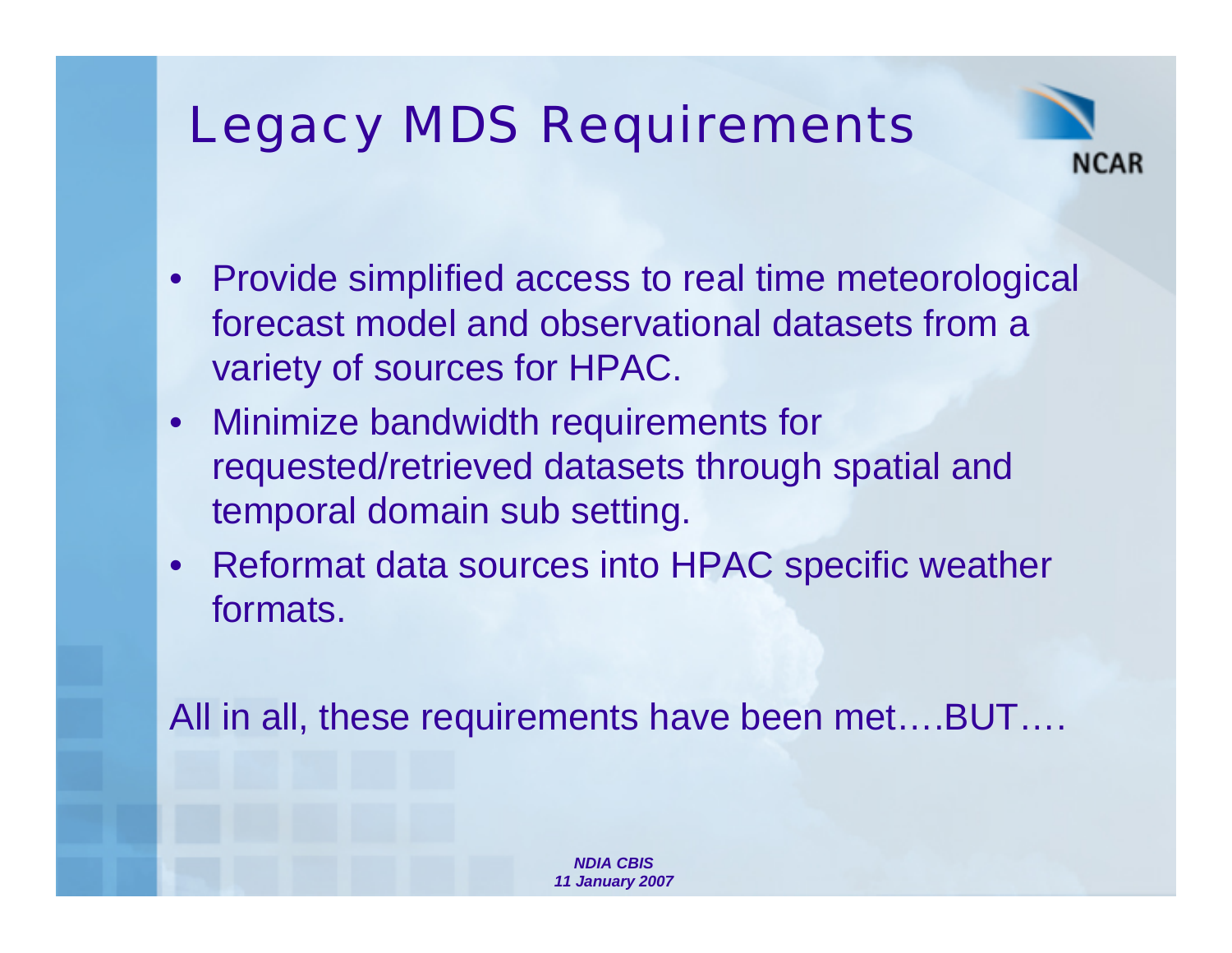## Legacy MDS Issues



- **PERFORMANCE**: User base has substantially grown.
	- **Struggling to cope with expanding user load.**
- **RELIABILITY**: Hardware and software configuration is antiquated.
	- **Based on 1990s technologies. Require extensive manpower to maintain.**
- **STOVE-PIPED**: HPAC centric system and interface.
	- **System not intended for general access by other software clients.**
- **SECURITY**: Originally used unsecured FTP for client server communication, with users given system accounts.
- **EXPANDABILITY**: System not easily expandable to support wider variety of data sources.
- **INDUSTRY STANDARDIZATION**: No industry standardization.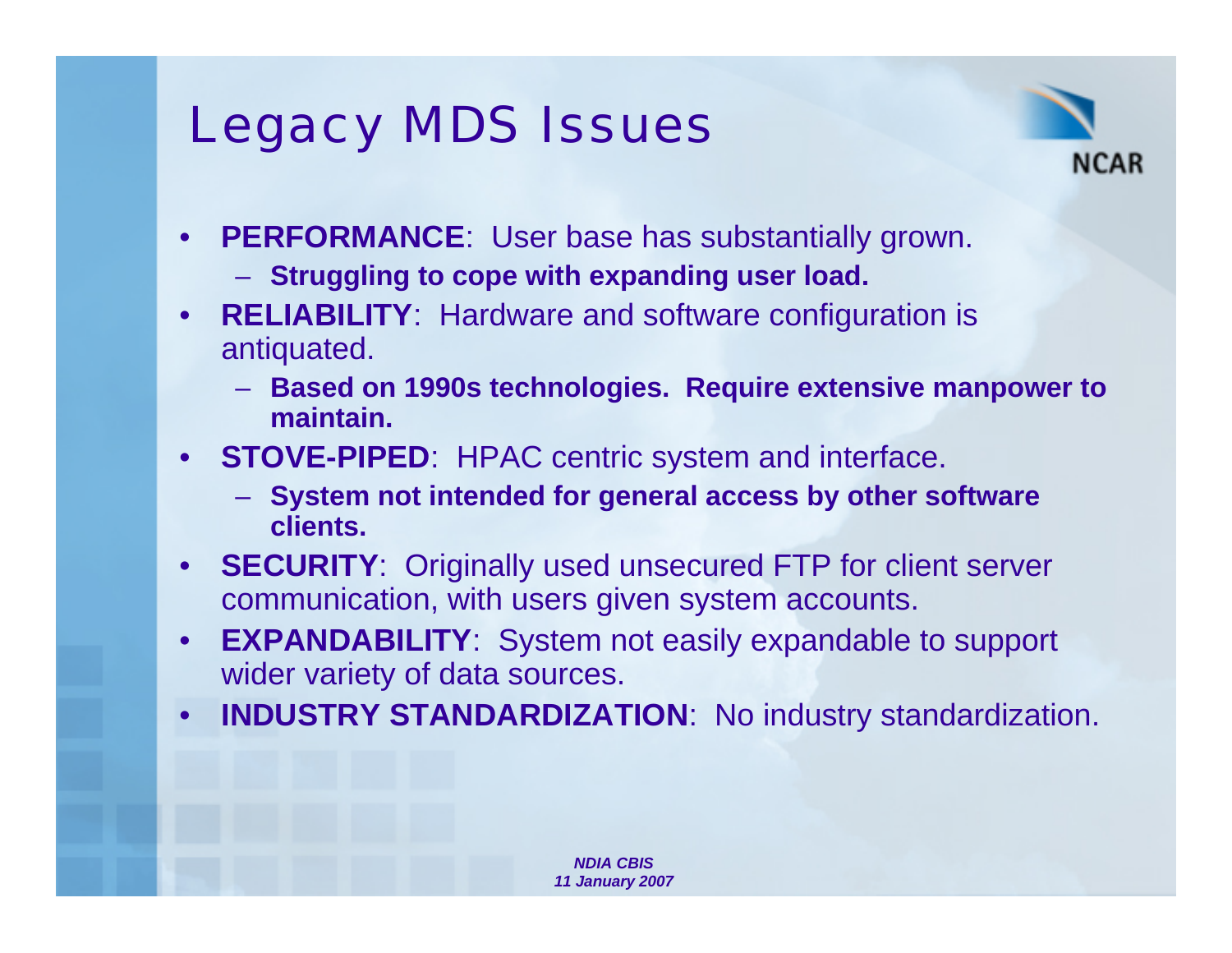# NexGen MDS Requirements



- Provide simplified and *GENERALIZED* access to real time, plus *ARCHIVED*, meteorological forecast model and observational datasets from a variety of sources.
- Minimize bandwidth requirements for requested/retrieved datasets through spatial and temporal domain sub setting.
- Reformat data sources into HPAC specific weather formats and *OTHER INDUSTRY STANDARD formats.*

Plus…

- **PERFORMANCE:** Improve performance to meet requirement of fulfilling 100 user requests in under 3 minutes.
- **RELIABILITY**: Increase reliability using high availability technologies.
- **SECURITY**: Improve user authentication and data transfer security using PKI and secure data transfer methodologies.
- **EXPANDABILITY**: Provide mechanism for easily expanding types of available data sources and formats.
- **INDUSTRY STANDARDIZATION:** Utilize web services standards for data access.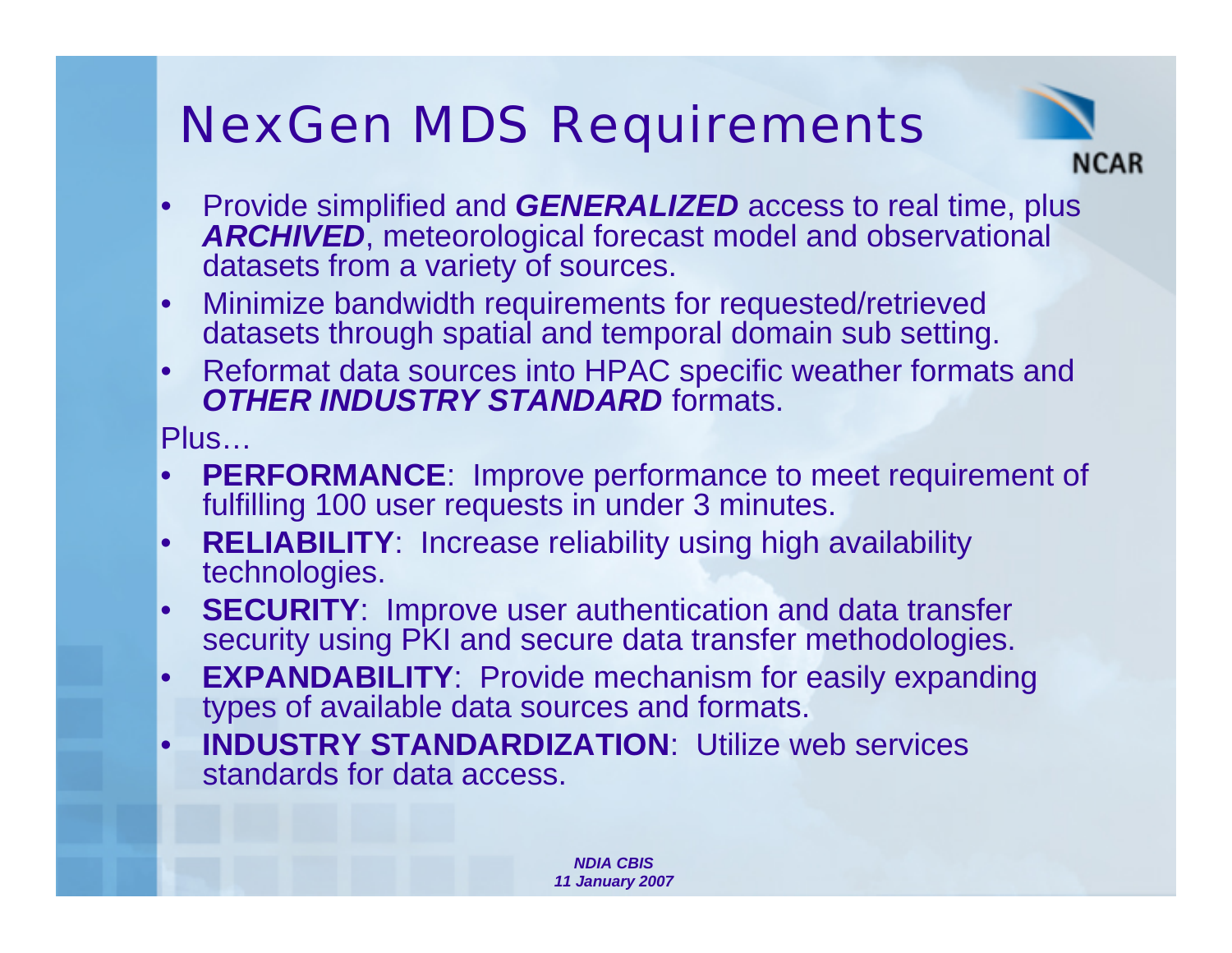### Available Model Data







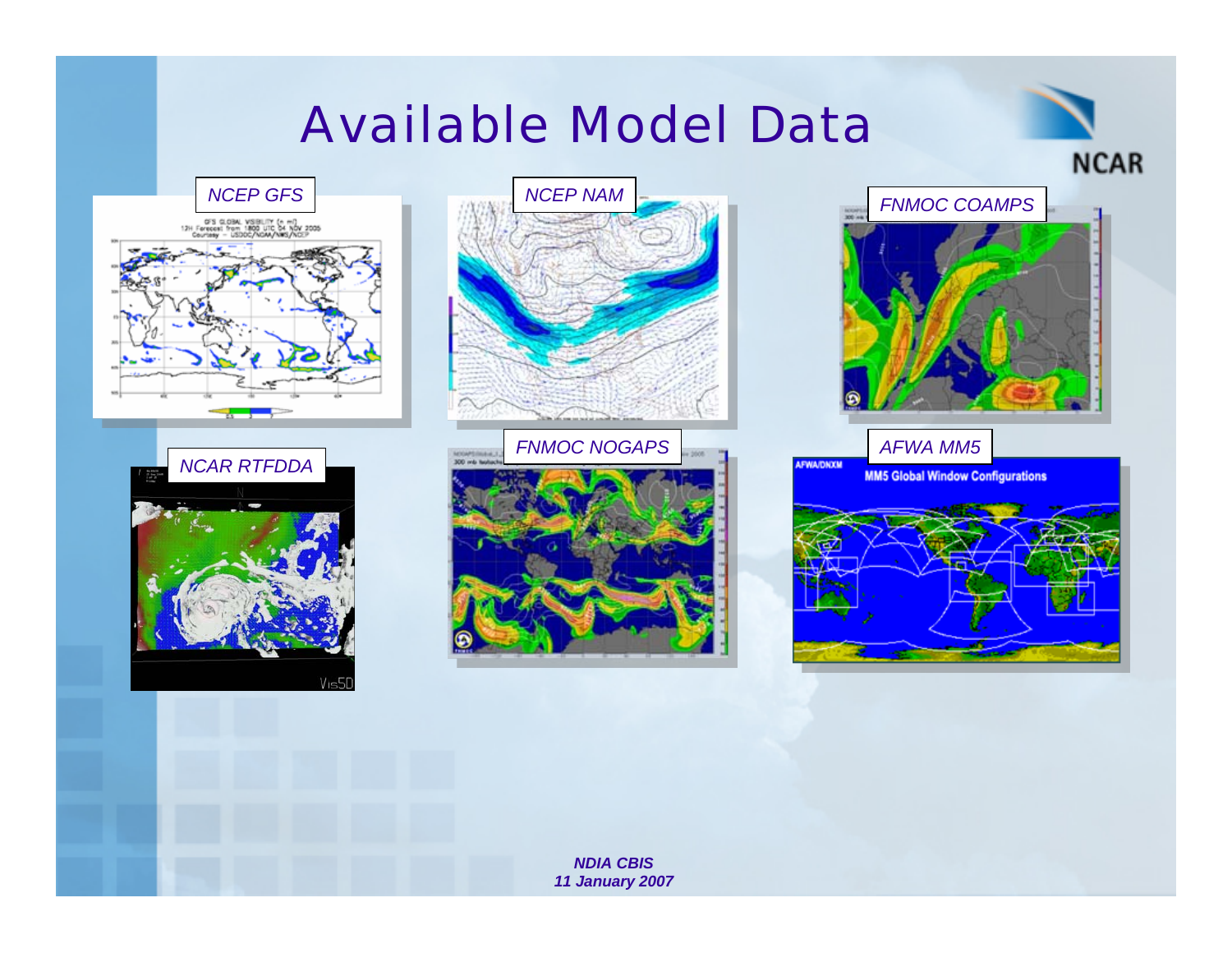### Available Observational Data

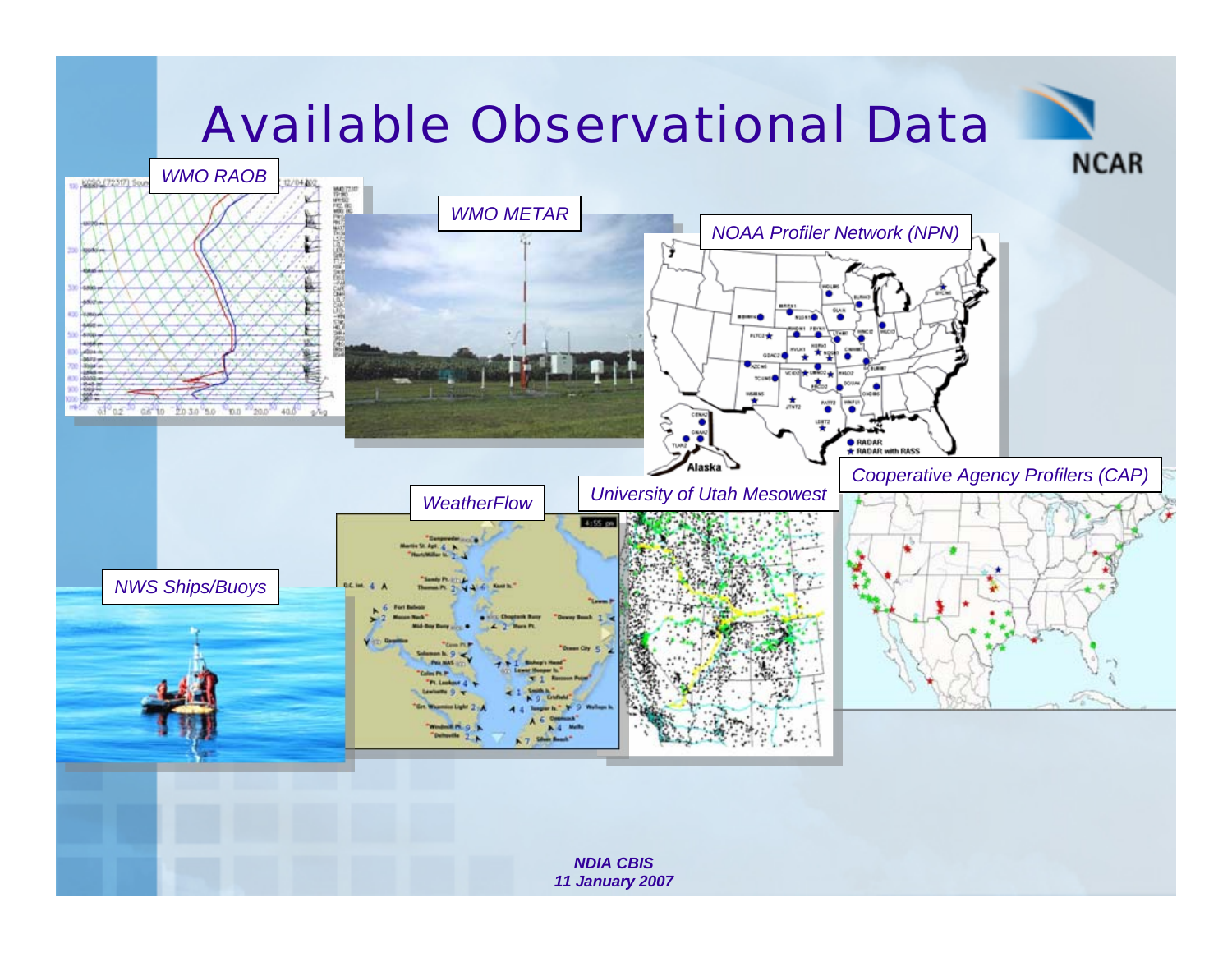### SOAP Access

- **Supports Web Services Simple Object Access Protocol (SOAP) via HTTP and HTTPS.**
- **Allows requests for a specific data source, output variable, vertical level, horizontal domain, and temporal domain.**
- **Includes metadata query capability to determine what data, variables, etc.. are currently available on system.**



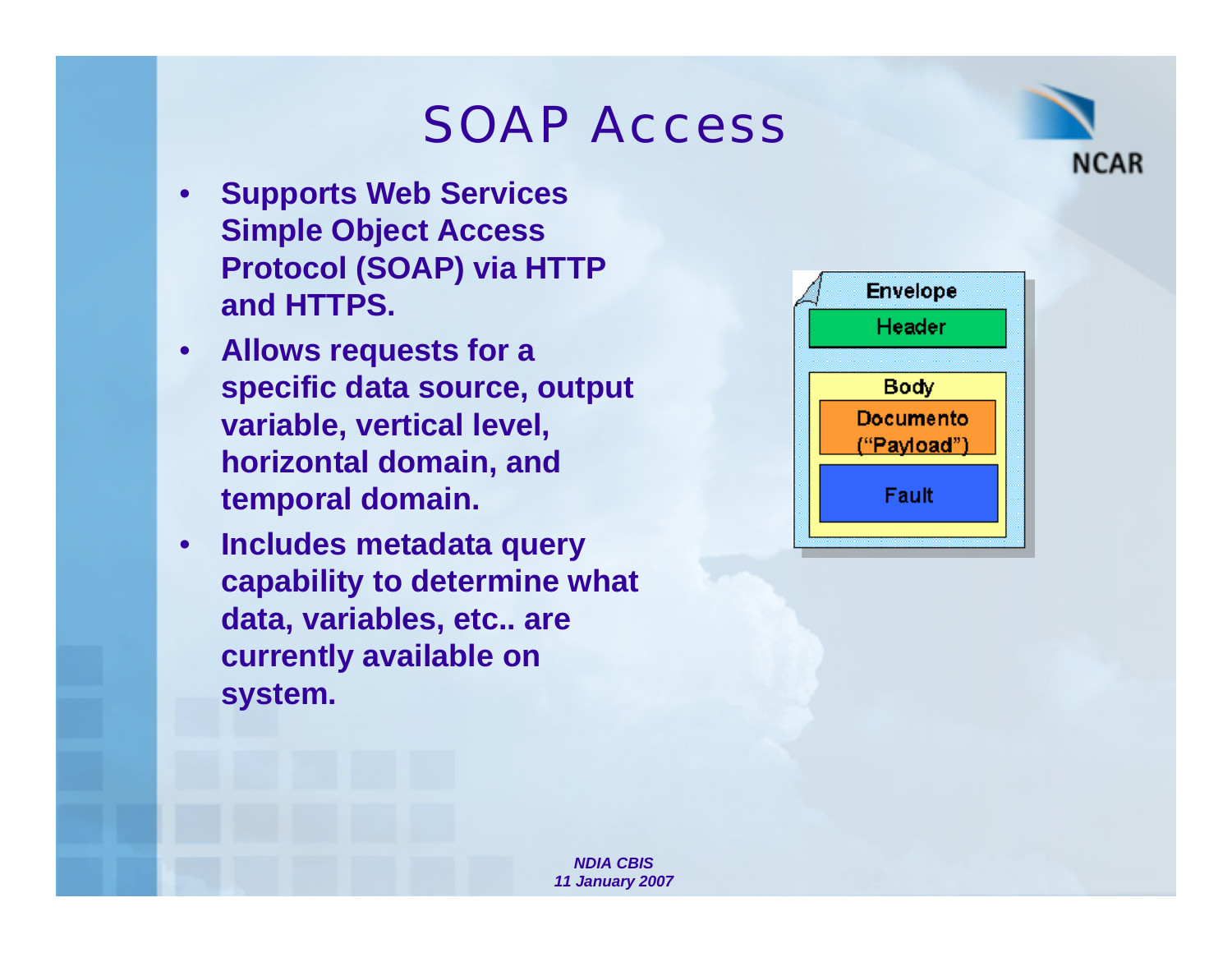### Java API

- **Java Application Programming Interface (API) serves as primary MDS interface.**
- **Authenticates users via Public Key Infrastructure (PKI) techniques.**
- **Supports the reprojection, interpolation, and reformatting of raw datasets.**
- **Currently provides datasets in NCAR Meteorological Data Volume (MDV) and HPAC specific formats.**



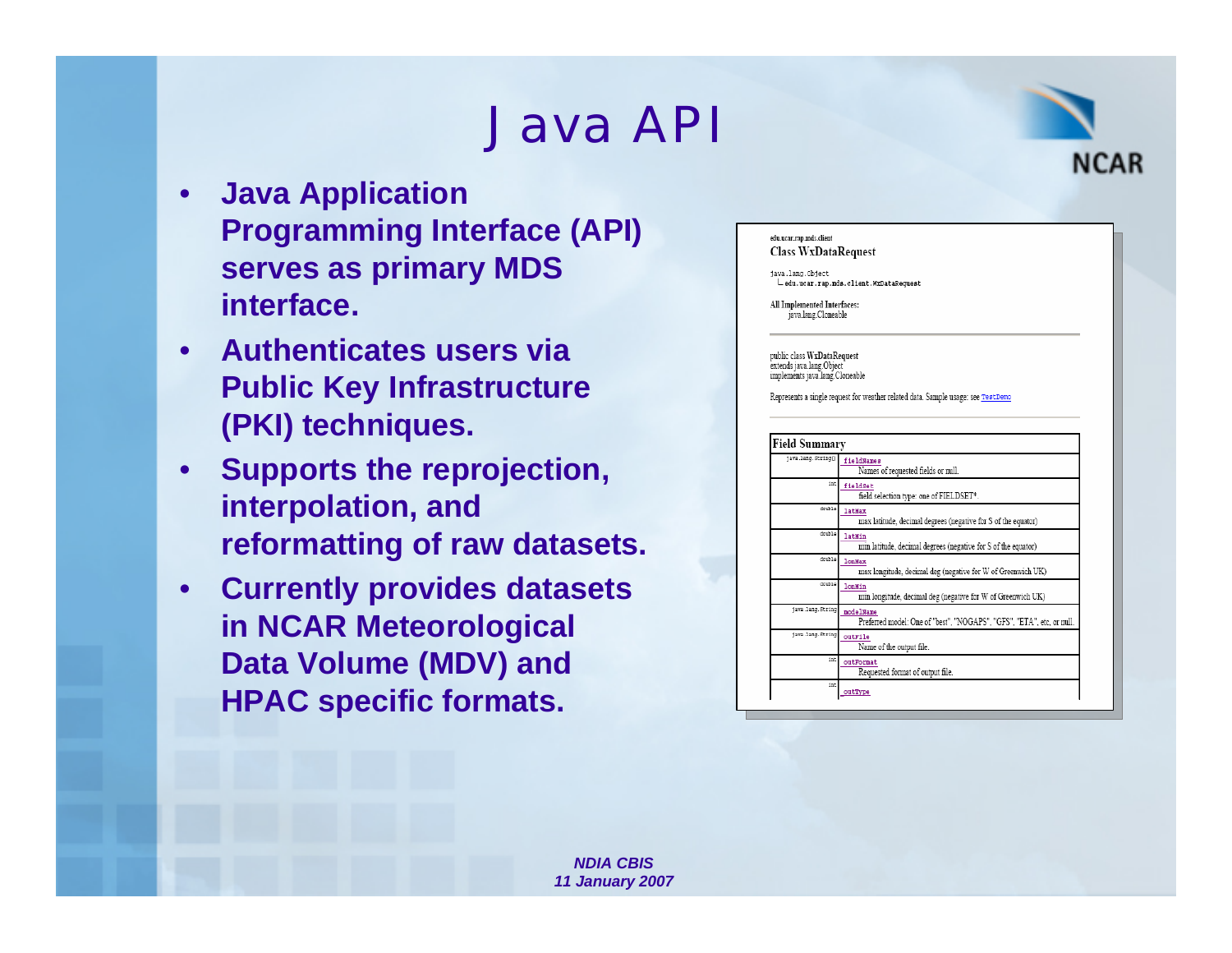### MDS Components





• **Efficiently distribute user requests to Server systems** •**Serve as firewall between MDS public and private network**



- **Authenticate user requests**
- **Process user requests**
- **Extract and deliver real time data sources upon request**
- **Forward requests for archived data sources to Ingest system**



- **Ingest all incoming data sources**
- **Reformat raw model products into model data repository**
- **Reformat raw observational products into observational database**
- **Extract and deliver archived data sources upon request**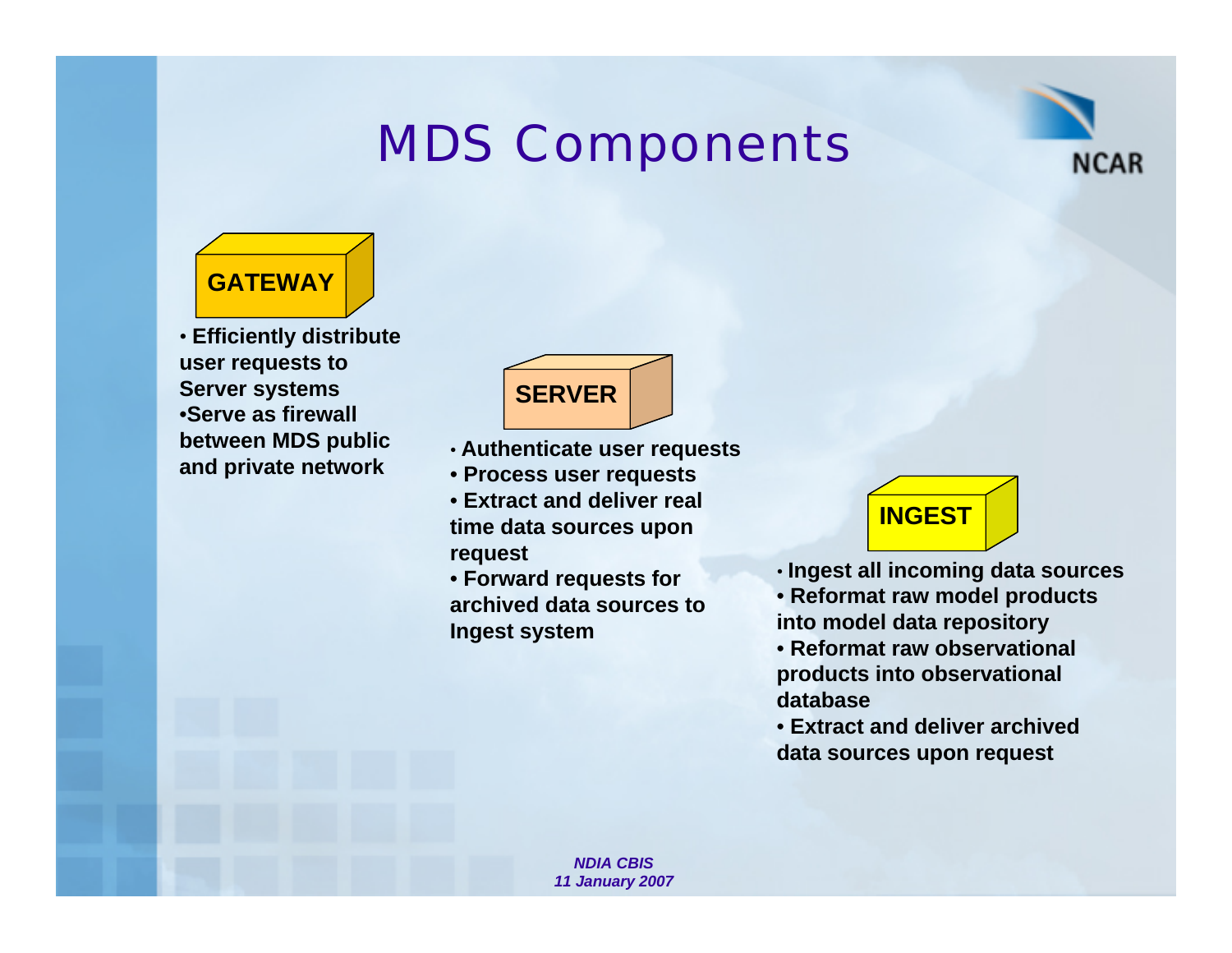### System Architecture

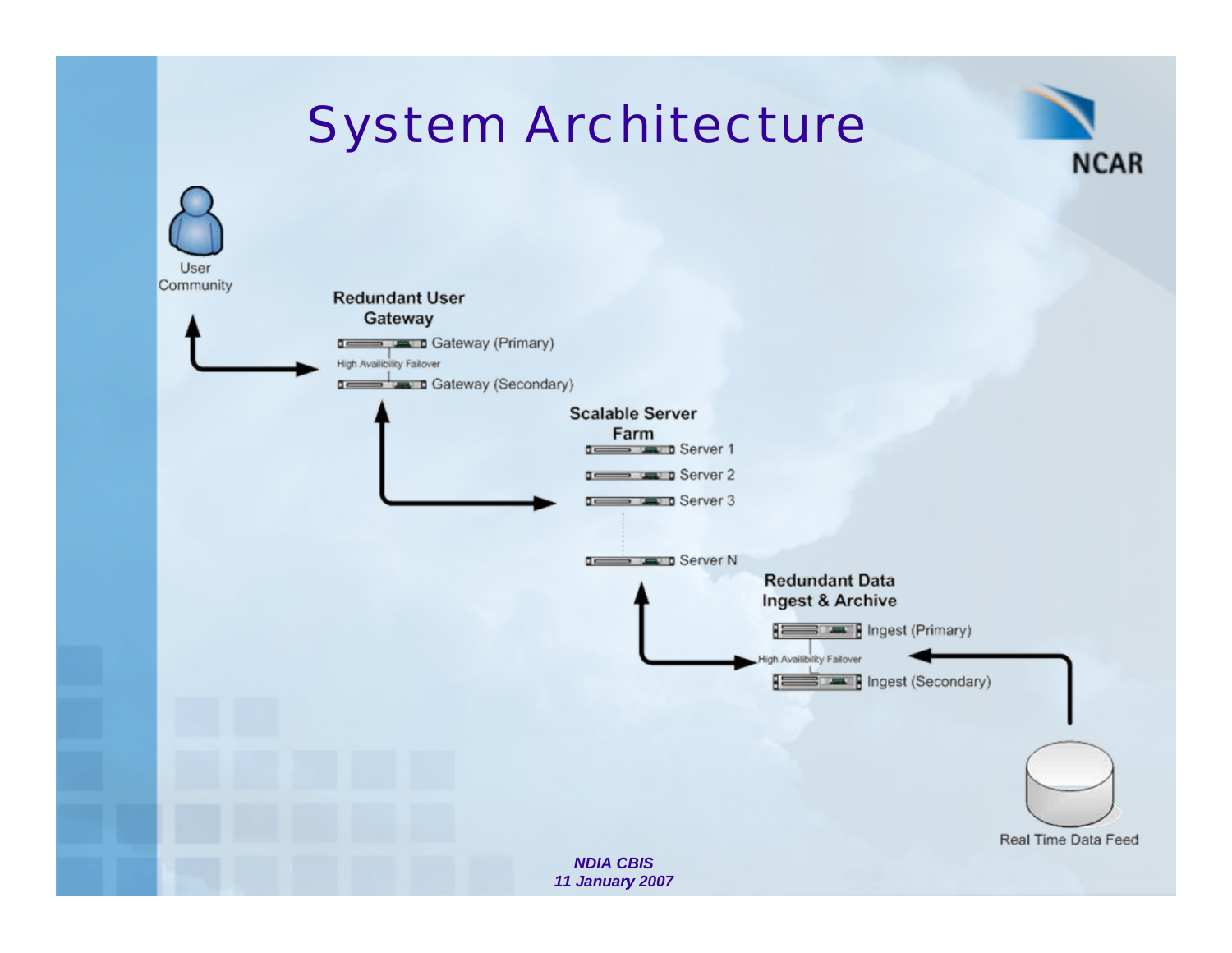### Redundant Server Locations



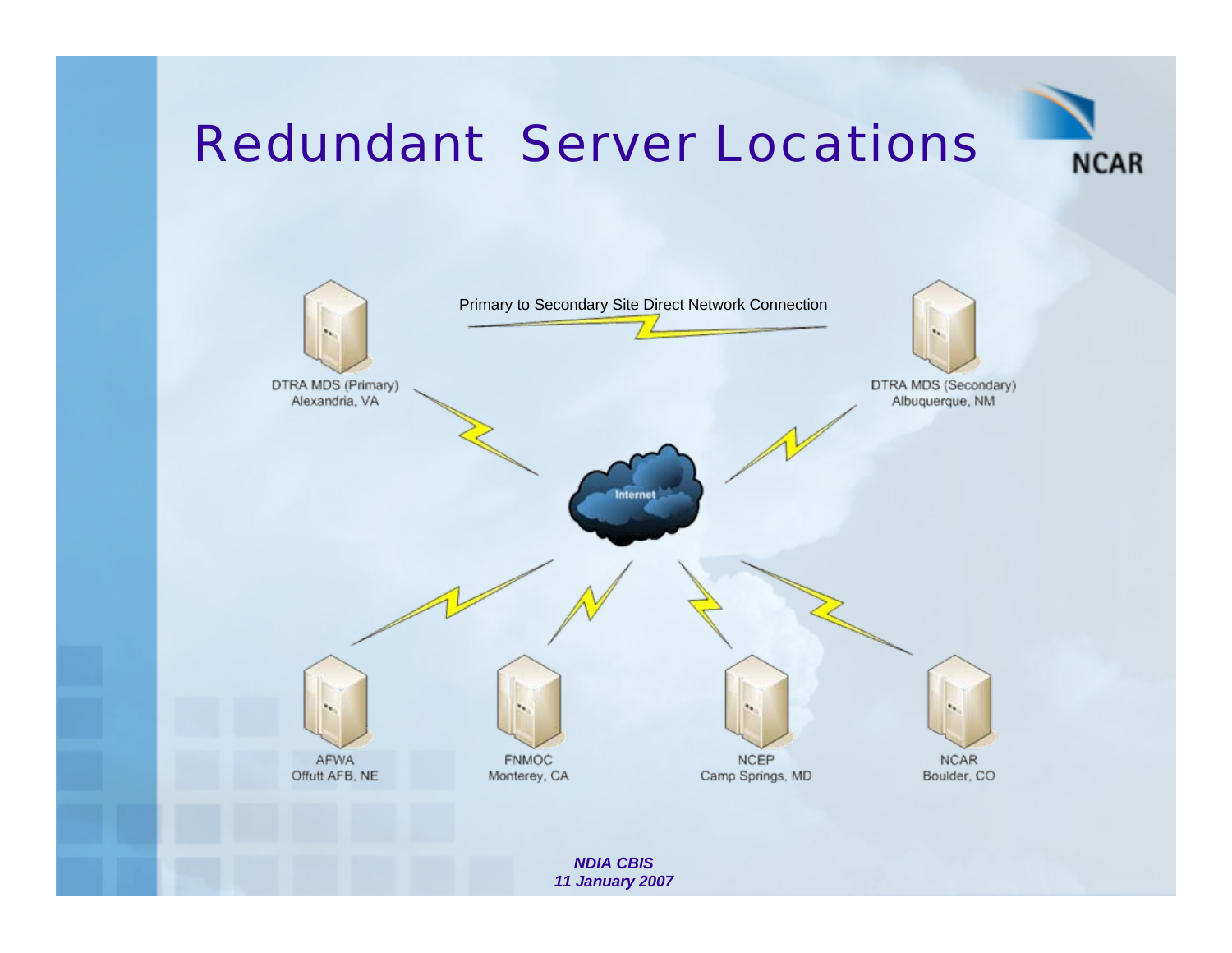

### Server Farm

- **Currently have 3 servers**
- **Can be expanded to N Servers**

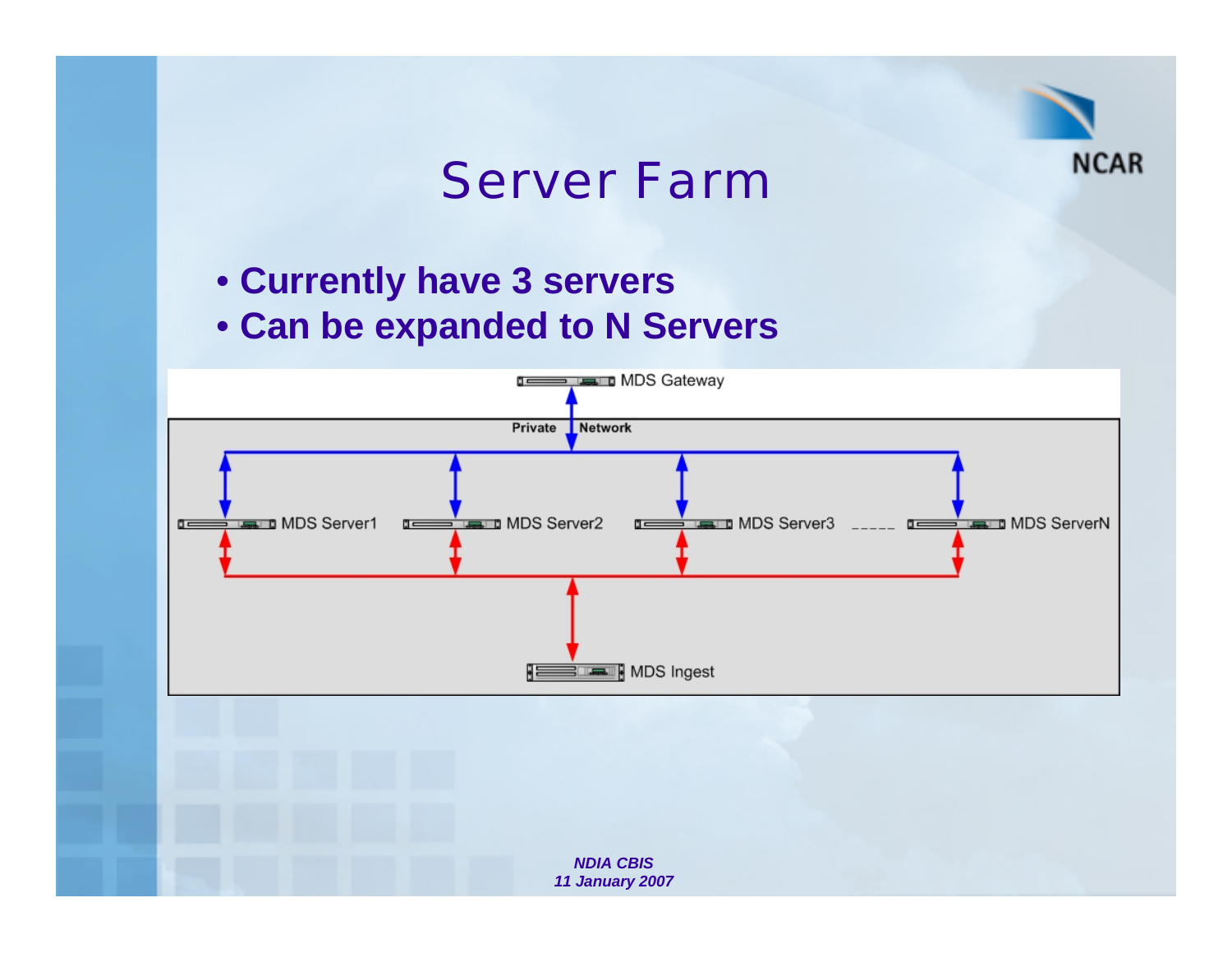

# High Availability

### **Gateways Systems**



- **Hot adoptive system**
- **Active / Passive Mode**
- **Real-time data replication on Ingest Systems**

### **Ingest Systems**

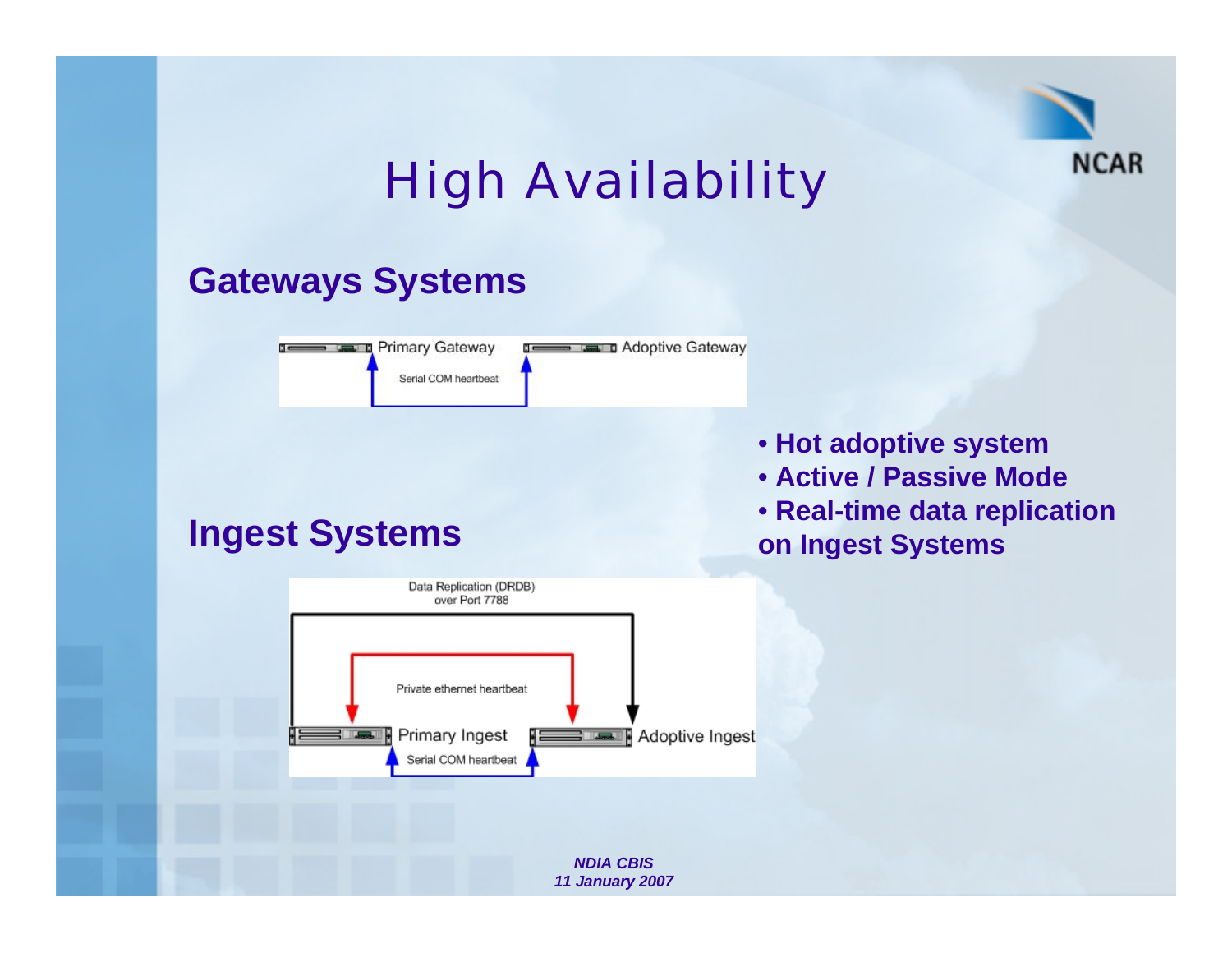## Project Objective #1 Status and Plans



- MDS v1.0 delivered March 2006 and currently operational.
- MDS v1.1 on schedule to be delivered ~January February 2007.
- MDS API successfully integrated into latest JEM baseline and undergoing testing by Northrop Grumman.
- MDS v1.2 development beginning.
	- New Data Sources:
		- AFWA and FNMOC KQ METARS
		- FSL MADIS
		- NCEP SREF, WRF-NMM, and GENS
	- Improved API
		- Support JMBL formatted requests
		- Utilize CBRN data model XML schemas
	- Expand Retrievable Data Formats
		- HPAC NexGen MEDOC
		- NATO METGM
		- WMO GRIB
		- Unidata netCDF
	- **Enhanced Security** 
		- 2-way DoD PKI Authentication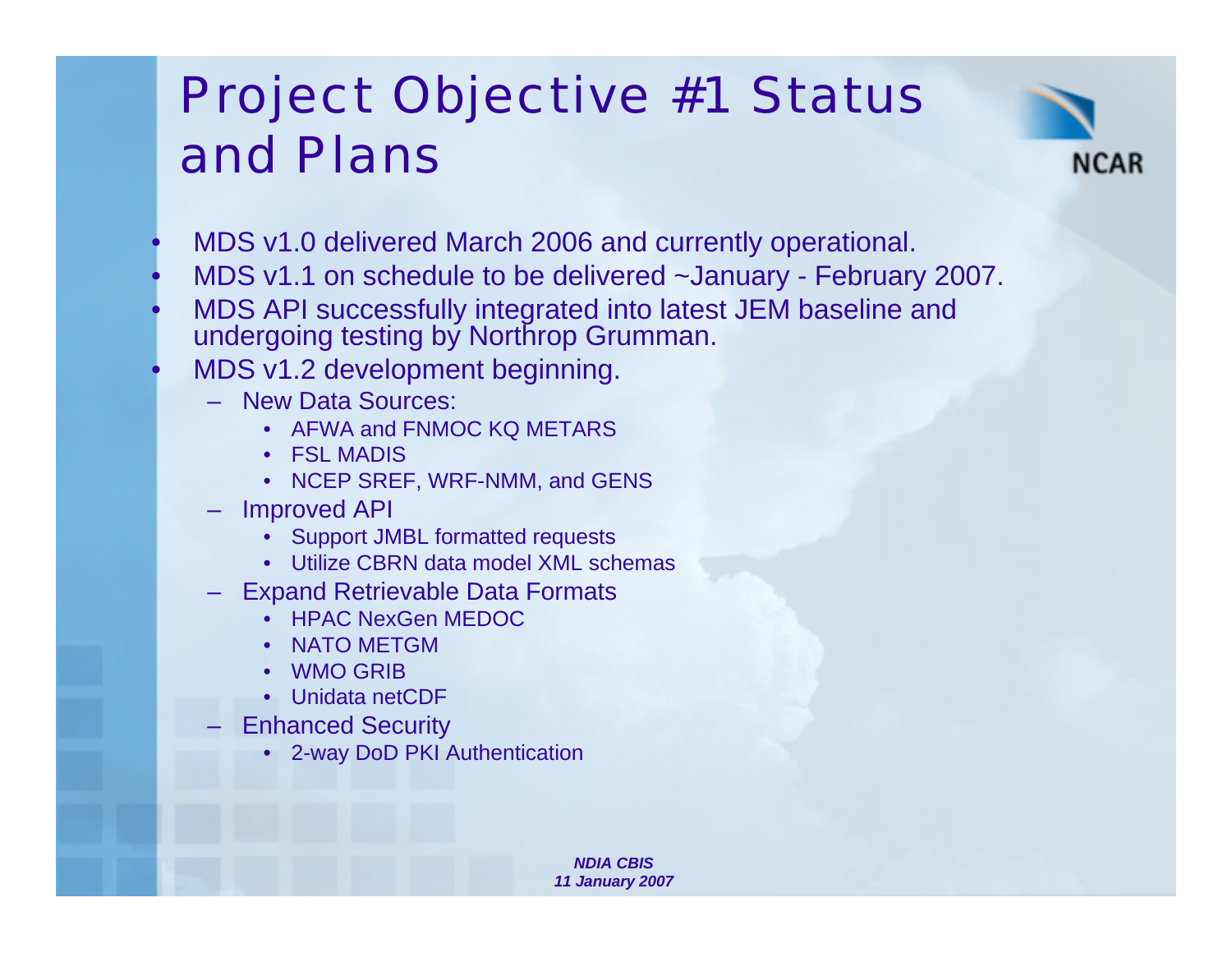

### Project Objective #2 Environmental Database Enhancement and Integration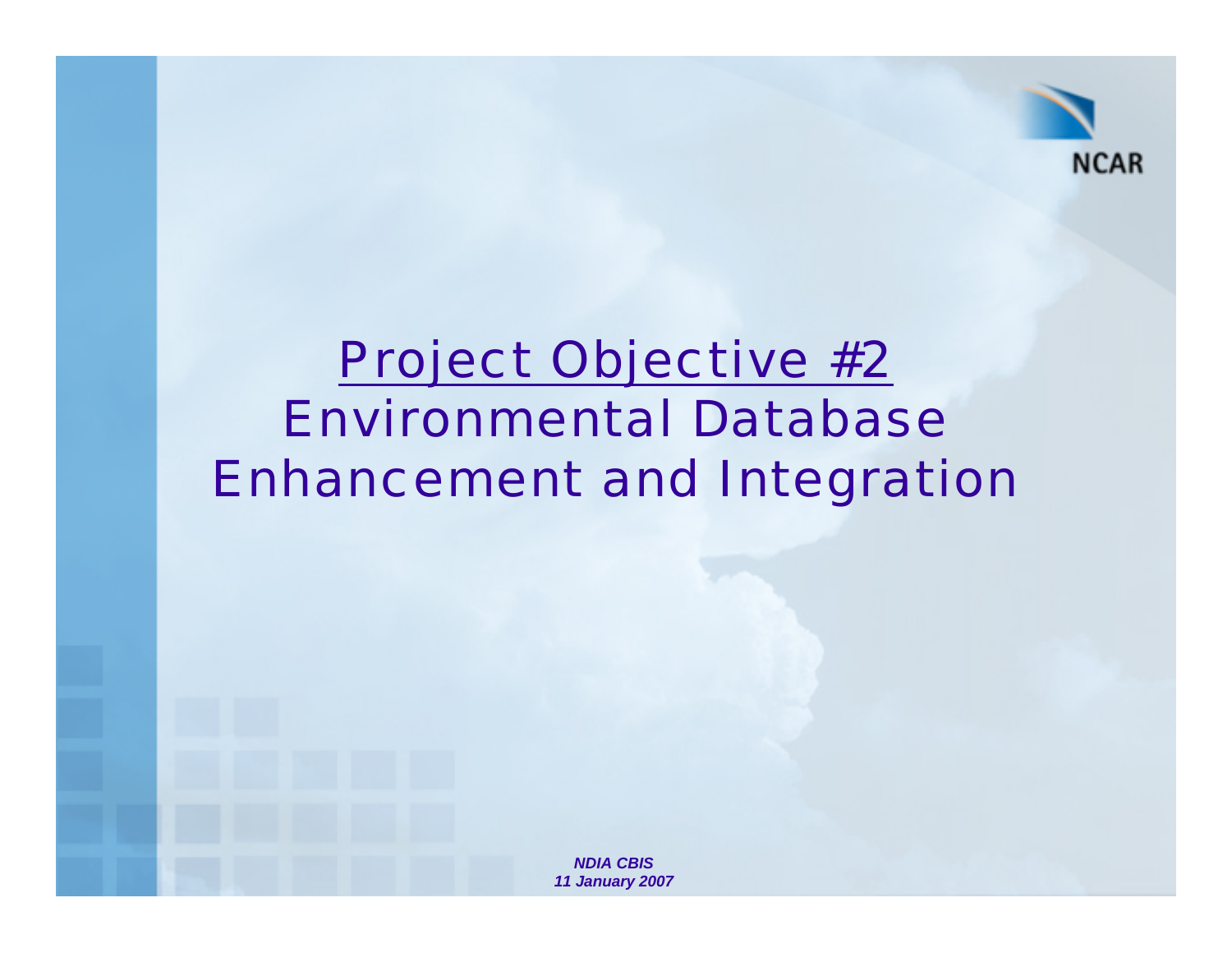### Land Cover Database



- Purpose:
	- **Used to determine agent surface absorption and secondary evaporation rates, plus surface layer turbulence profiles.**
- Details:
	- **1km horizontal grid spacing.**
	- **25 land use categories by season, which define:**
		- **Surface roughness**
		- **Surface albedo**
		- **Bowen ratio**
		- **Canopy Height**
		- **Canopy Flow Index**
	- **Based on 1993-1994 GOES AVHRR datasets.**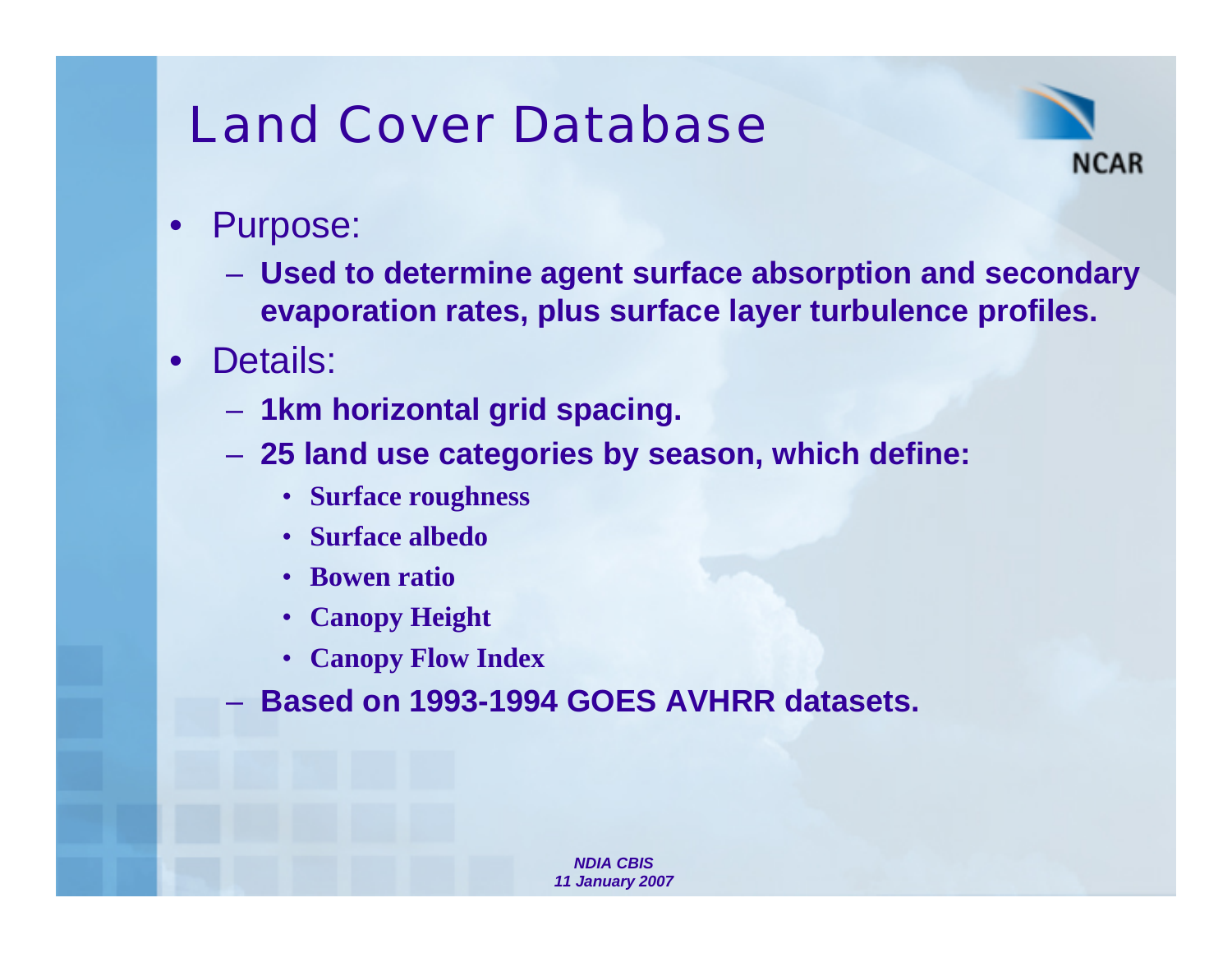### Land Cover Issues and Recommendations

- **Outdated and does not reflect the rapid urbanization of the last 10 years**
- **Provides one generic urban classification and does not discern the differences among different urban types (e.g., downtown, suburban residential areas, and commercial/industrial areas).**

#### • **Recommended replacement:**

– 2004-2005 MODIS database for natural surfaces merged with the 2002 30-m LANDSAT based USGS database for urban areas, which provides three separate classifications for urban land use.



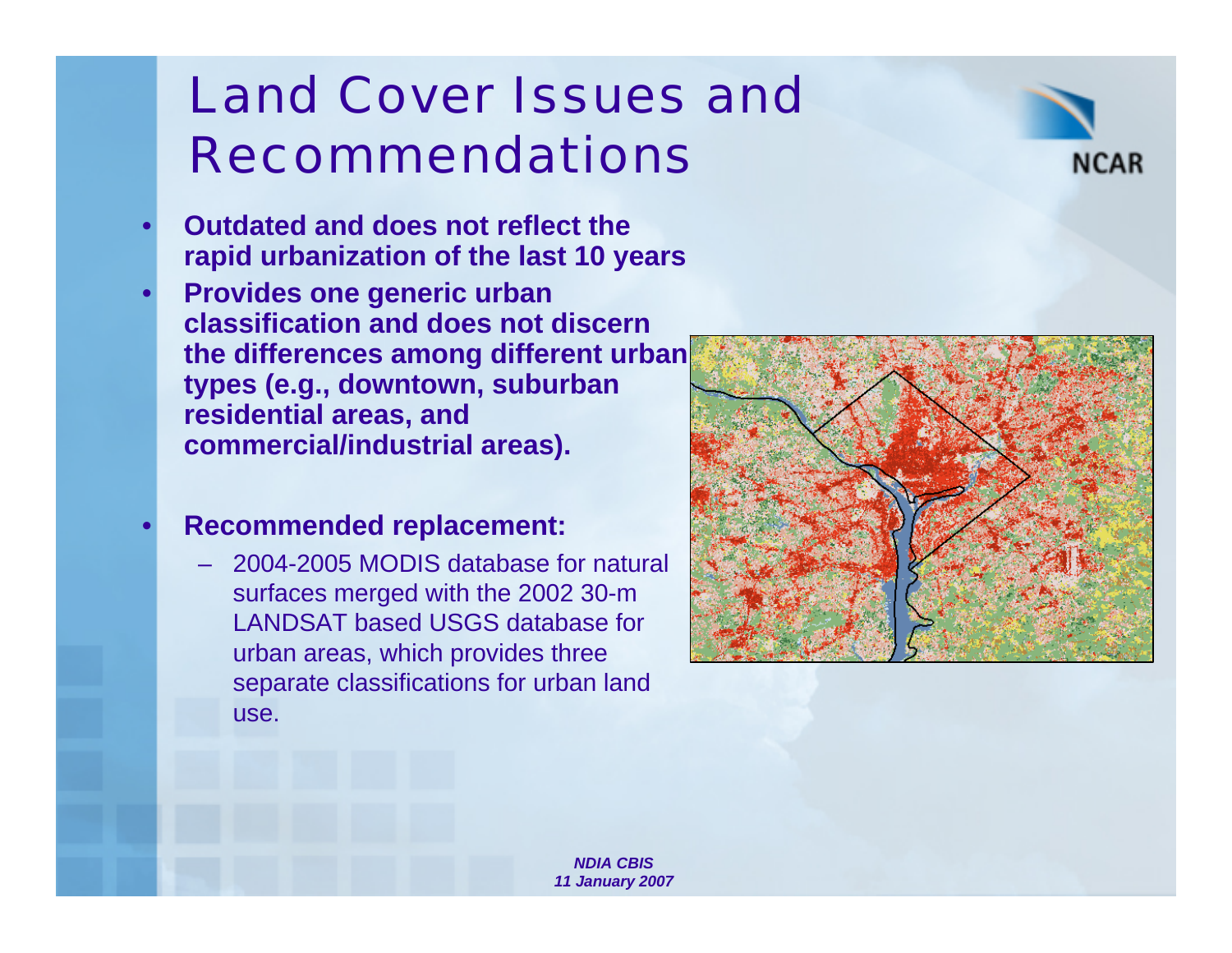# Climatology Database



#### • **Purpose:**

– Used to derive uncertainty associated with T&D calculations (e.g. Hazard areas).

### • **Details:**

- 2.0 Deg horizontal grid spacing
- 28 vertical levels
- Twelve 24 hour periods (6hour temporal resolution) containing:
	- Monthly means and stdevs of u and v wind components, plus u-v correlations
	- Monthly means of T, P, RH
	- Binned frequencies of occurrence of precipitation, wind speed, cloud cover.
- Developed by AFCCC and based on 1996 NCEP/NCAR Global Reanalysis.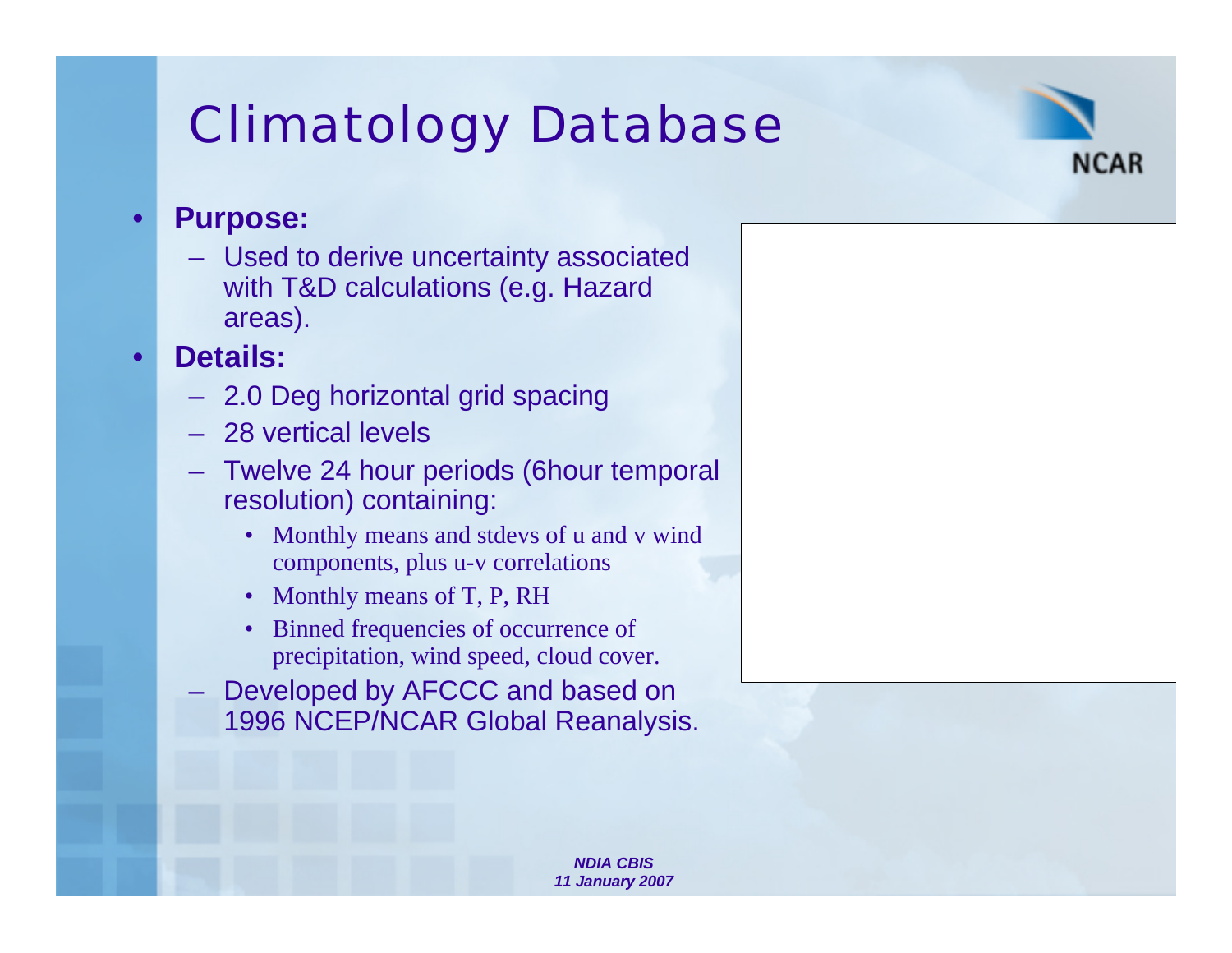# Recommended Climatology Replacement



- Updated database based on latest 50year NCAR/NCEP Global Reanalysis.
- Generate higher resolution databases, using NCAR Global Climatology Analysis Toolset (GCAT)

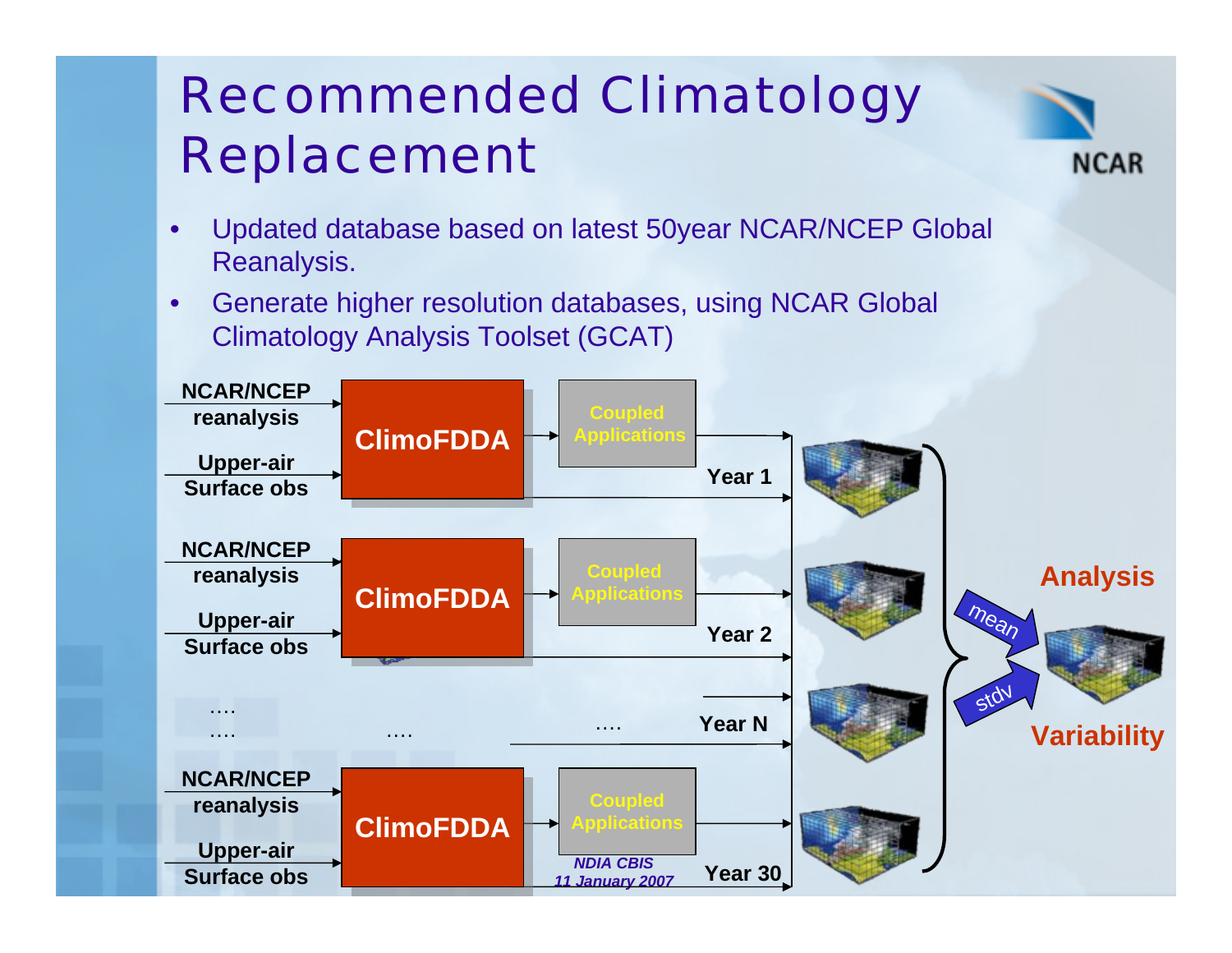# Project Objective #2 Status and Plans



- Database development scheduled to begin ~ March 2007.
- Anticipate first set of enhanced products to be delivered to JEM by early 2008.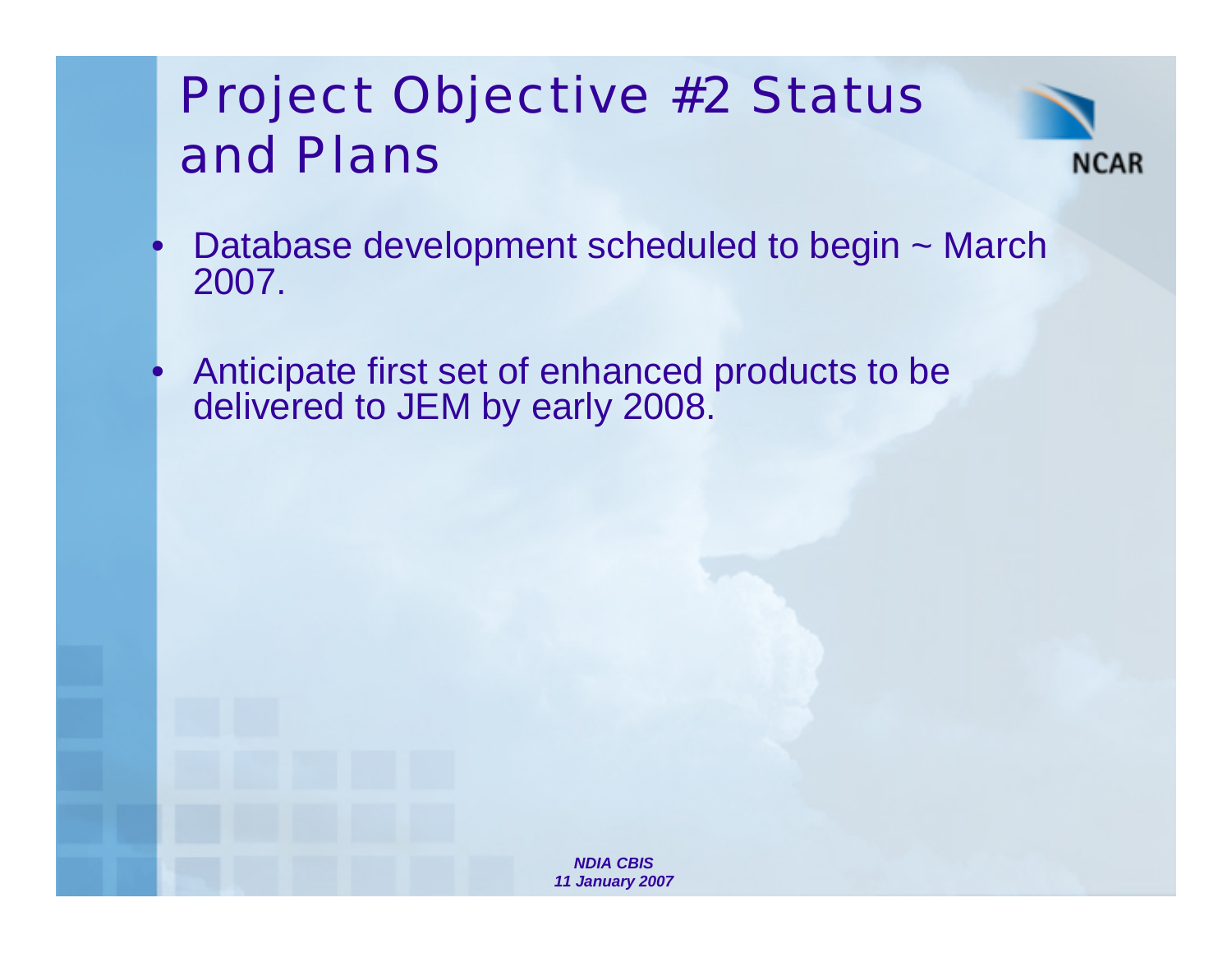# **Summary**



- Supporting development and integration of DTRA NexGen MDS capabilities into JEM system.
	- First version of MDS API delivered and successfully integrated into JEM.
	- Development of next version of API underway in concert with ongoing MDS enhancements.
- Enhancing and upgrading JEM environmental databases
	- Focusing on enhancement of land cover and climatological databases
	- Development to begin March 2007.
	- First set of enhancements to be delivered early 2008.